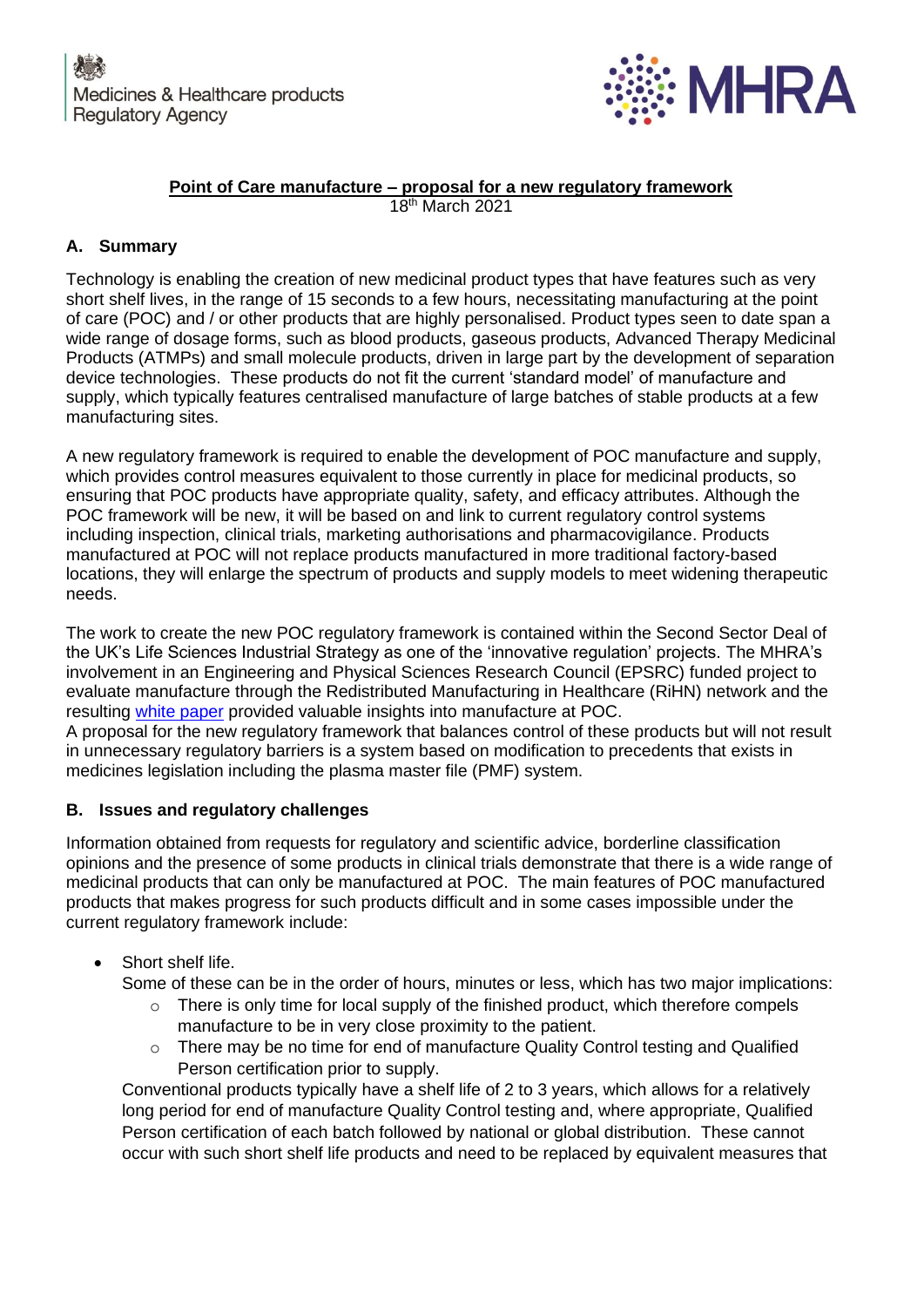provide assurance of the quality of products during manufacture, concurrent assessment and rapid decision to either supply and administer or to reject the product.

In addition, manufacture will typically be of single units for immediate administration, which is similar to some radiopharmaceuticals, and may mean that there will be no or limited finished product for reference and retention materials. Flexibility will be needed to include materials from other stages of the process.

Manufacture at a large number of sites.

This is a further consequence of a very short shelf life with the requirement for close proximity to the patient. Manufacture at commercial scale will be by 'scale out' rather than the conventional approach of 'scale up'. Depending on the product type, the ability of patients to travel, availability of specialist clinical expertise and clinical facilities, there may be some concentration or focal points in the provision of such products. An application currently at clinical trial stage is projected to involve approximately 200 POC sites in the UK, which would manufacture a total of about 12,000 products per year.

This contrasts with the current scale up manufacturing models where any one product is typically manufactured in a few global locations, usually in the range of one to three sites, each at large scale.

There are some specific regulatory challenges that arise from manufacture at a large number of manufacturing sites:

- $\circ$  The need for personnel named on a manufacturer's licence. Traditional manufacture involves named quality control, production management and certification personnel responsible for the product.
- o Control, consistency and availability of product that complies with manufacturing and Clinical Trial Authorisation (CTA) and Marketing Authorisation (MA) requirements across a large number of POC sites.
- o The life cycle demands for POC manufactured products must be included in a development plan through clinical trial phases to accumulate evidence of comparability needs.
- o Marketing Authorisation: MAs currently name each site of manufacture and the MA is varied when a new site is added or an existing site withdrawn. This requirement will be a heavy administrative burden and costly, potentially prohibitively, given that site changes are anticipated to be relatively frequent. A similar requirement exists for CTA, where the finished investigational medicinal product (IMP) manufacturing site is named in the CTA. Each new manufacturing site will also need to be inspected, authorised and comparability demonstrated

The fact that some products are in clinical trials means that the need for regulatory change in this area is current rather than at a future point.

- Intermittent nature of manufacture.
	- The main driver for manufacture at POC sites will be the occurrence and clinical need of individual patients, so is likely to be intermittent. The potential concentration of focal points in the provision of specialist clinical services could result in campaign manufacture. This contrasts with most conventional manufacturing operations that have full time manufacturing operations and support staff, which facilitates the retention of operator skills, routine supply of raw and starting materials and consumables, and routine maintenance of equipment and utilities.
- Novel and wide range of manufacture location types. Depending on the nature of the treatment delivery, some manufacturing locations that are unusual in comparison with conventional sites will be used. These will range from pharmacies, hospital wards, operating theatres through to mobile settings such as ambulances and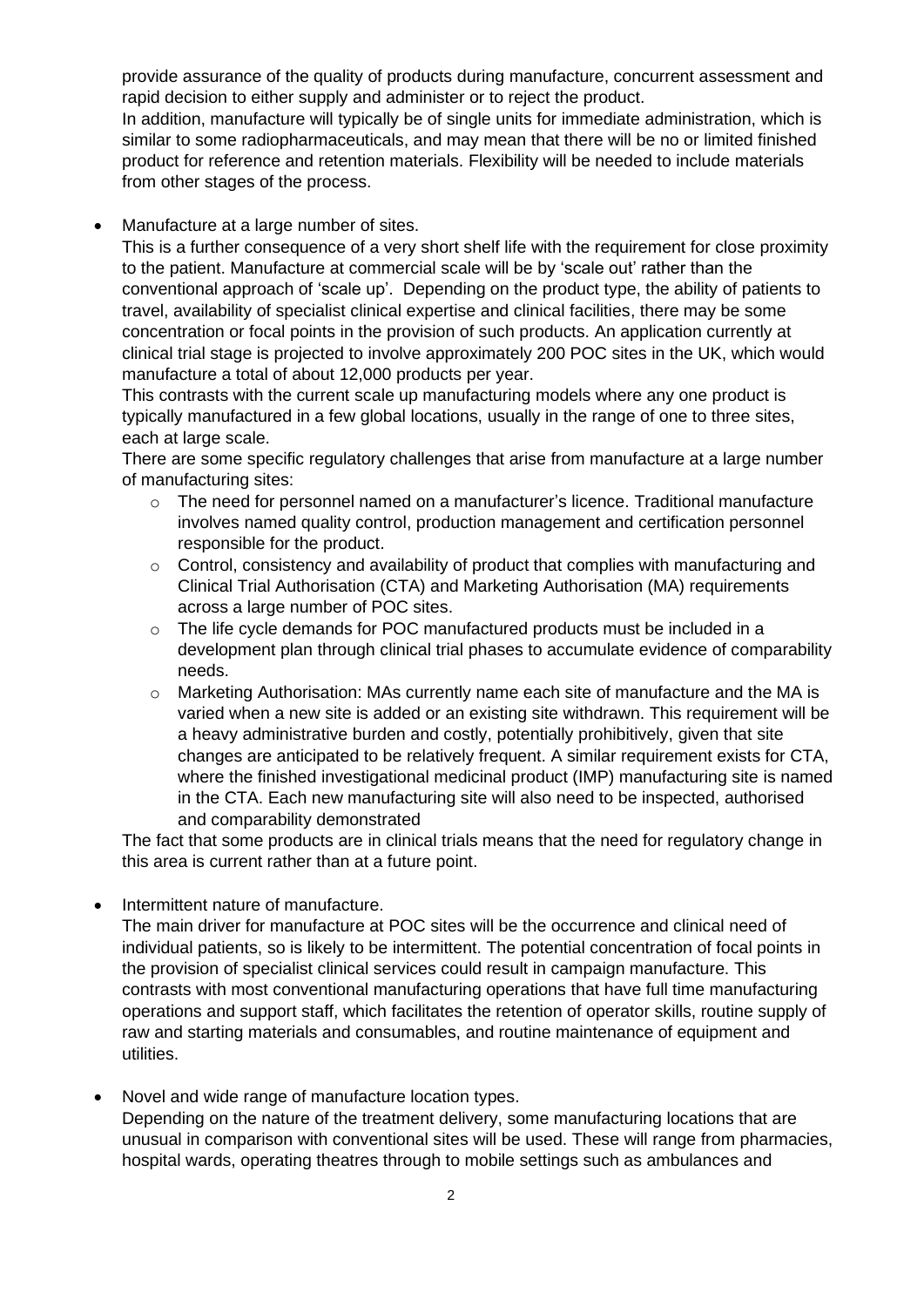vehicles converted to provide mobile manufacturing units. Some regulatory advice enquiries have been received for manufacturing sites such as in the home of patients: these may serve to define one of the limits to the new regulatory framework.

These manufacturing locations contrast with the 'standard model' of manufacture, which is typically factory based (centralised) sites, either dedicated to specific products or with manufacturing on a campaign basis.

• Wide range of product types.

An assumption is often made that POC manufacture only applies to new types of product. While this is partly true in that some types of ATMPs are manufactured at POC, applications have also been seen for some types of blood products, medical gasses and some small molecule products. In addition, while some of these products are not patient specific, such as medical gasses, others are autologous, meaning that they are derived from and must be returned to the same patient.

Further regulatory considerations for products manufactured at POC:

• Terminology.

As with many new developments, POC manufacture has a range of terminology including 'de-centralised' manufacture, redistributed manufacture and 'GMP in a box', which can create uncertainty.

# • Classification.

- Many products manufactured at POC involve the use of device technologies for:
	- $\circ$  Generating and isolating gasses that act pharmacologically (e.g. nitrous oxide).
	- o 3D printing (additive manufacture) and which can be
		- small molecules (single Active Pharmaceutical Ingredient [API], multi-layered, multi-compartment) or
		- **EXECT** ATMP manufacture, referred to as bioprinting.
	- o isolating tissues and cells (e.g. adipose or mesenchymal stem cells)
	- o isolating blood components (e.g. platelets).

However, since the intended purpose of these products is achieved by pharmacological, metabolic, or immunological action, they do not fall within the scope of medical device legislation and will be classified as medicinal products.

It has been argued that, as the 'product' placed on the market is a 'piece of equipment' (or device) which does not incorporate a medicinal product, that the medical device directive can be applied. In some cases, where the generating device also delivers the medicinal product, it could be CE marked as a medical device using the appropriate classification rules and conformity assessment procedures. However, there is currently no formal mechanism for the involvement of a medicines authority to evaluate the quality, safety and efficacy of the medicinal product that is produced by a medical device so CE marking alone is not sufficient or appropriate.

A general principle of regulation of products and systems that comprise combinations of medicines and medical devices is that they do not have to fulfil the duplicate requirements of medicines and medical device legislation, instead the two regulatory regimes should complement each other. For example, the conformity assessment of the generator/manufacturing equipment under medical device legislation could form part of the dossier supporting the medicines Marketing Authorisation Application (MAA) and also form part of the GMP controls of the device if used as an item of manufacturing equipment.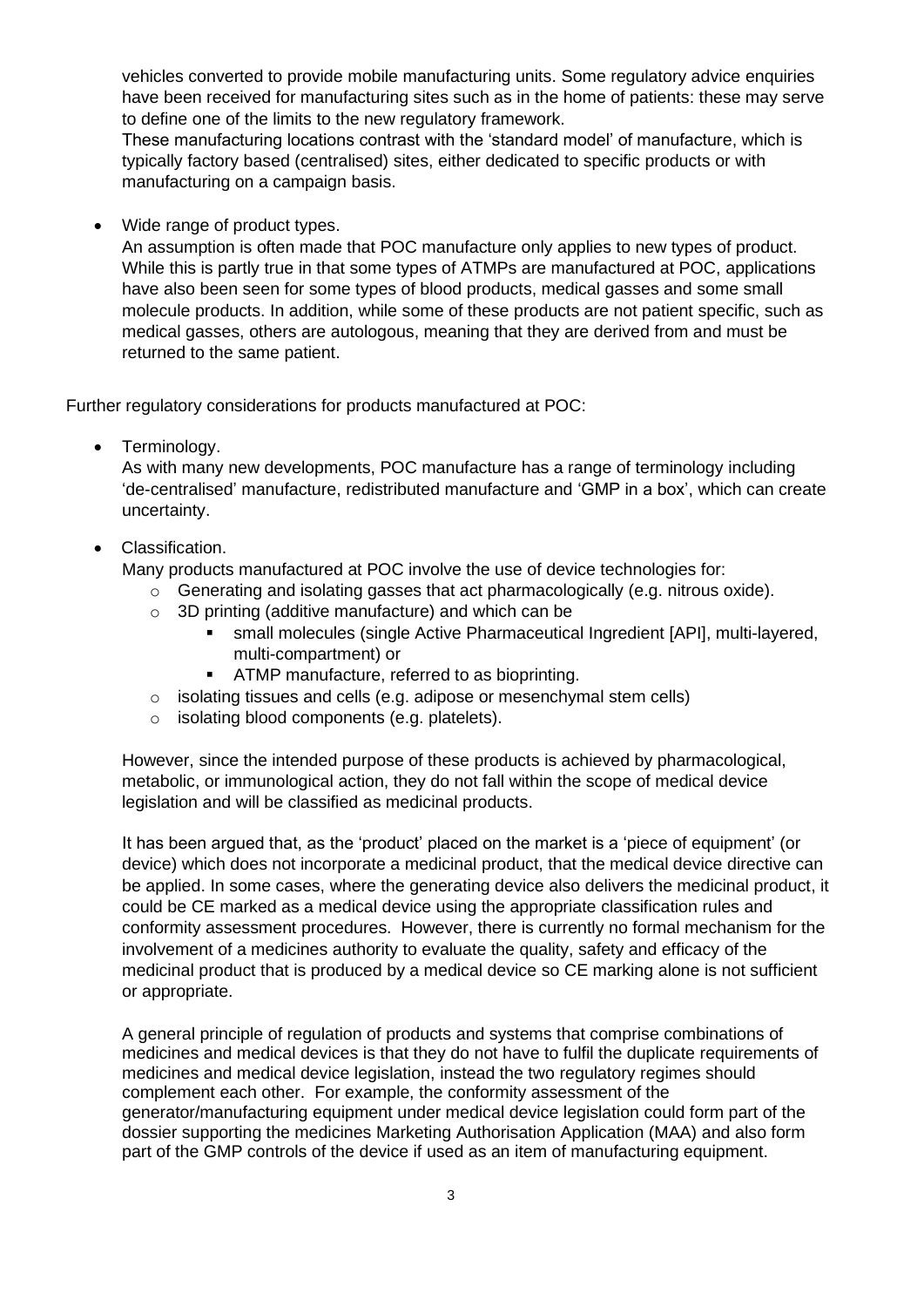Product manufactured by a medical device can fulfil the definition of a medicinal product. A precedent exists for radionuclide generators, which only produce the medicinal product very shortly before use. These were specifically provided for in the directive 2001/83/EC, as they were in established use at the time of drafting; however, new POC cases will need to be provided for.

• Future proofing.

Given that scientific and technological advances are on-going, the new regulatory framework will require a degree of flexibility to accommodate further product types. This is intended to be achieved by being principles based and supported by interpretive guidance in areas such as GMP, GCP, CTAs and MAAs, which can be updated as needed.

A new regulatory framework is therefore required for the proportionate control of these types of products, but which links to the existing regulatory controls, such as CTAs, MAAs and pharmacovigilance requirements, to maintain the levels of quality, safety and efficacy seen with current products.

### **C. Outline regulatory proposal**

Many of the measures introduced here are adapted from precedents in current use in the regulation of medicinal product manufacture, blood component, and tissue and cells processing. These measures include adaption of concepts in GMP (e.g. those used in current short shelf life products such as radiopharmaceuticals, real time release testing and parametric release, Product Quality Reviews), the master file systems (e.g. those used for plasma and active pharmaceutical ingredients), and also the hub and spoke model used in the regulation of tissue and cells collection and processing.

#### **The Control Site concept**.

The regulatory system is proposed to be based on a Control Site, which will be the primary focus of regulatory controls by MHRA. The Control Site will be a physical site and will oversee all aspects of the POC manufacturing system including the individual manufacturing locations and their activities.

The Control Site will be responsible for a range of activities including the assessment and establishment of new sites through an 'onboarding' process, decommissioning and removal of manufacturing sites. Other activities that the Control Site will be responsible for include but are not limited to: training of central and local staff, oversight of the pharmaceutical quality system, provision and control of manufacturing equipment, raw and starting materials and consumables used in manufacture, systems to capture and supply information from local sites to the Control Sites on production activities, provision of Qualified Person (QP) oversight, traceability information, provision of a system or systems to capture and report incidents, issues, out of specification or compliance events, serious breaches and serious and adverse event reporting, change control and periodic audit of systems and sites.

Arrangement for QPs to certify product will need to be developed, which will usually be after the product has been administered. There will most likely be a system of local verification based on compliance of equipment with qualification criteria, the process with validation criteria and the manufacturing process with key criteria.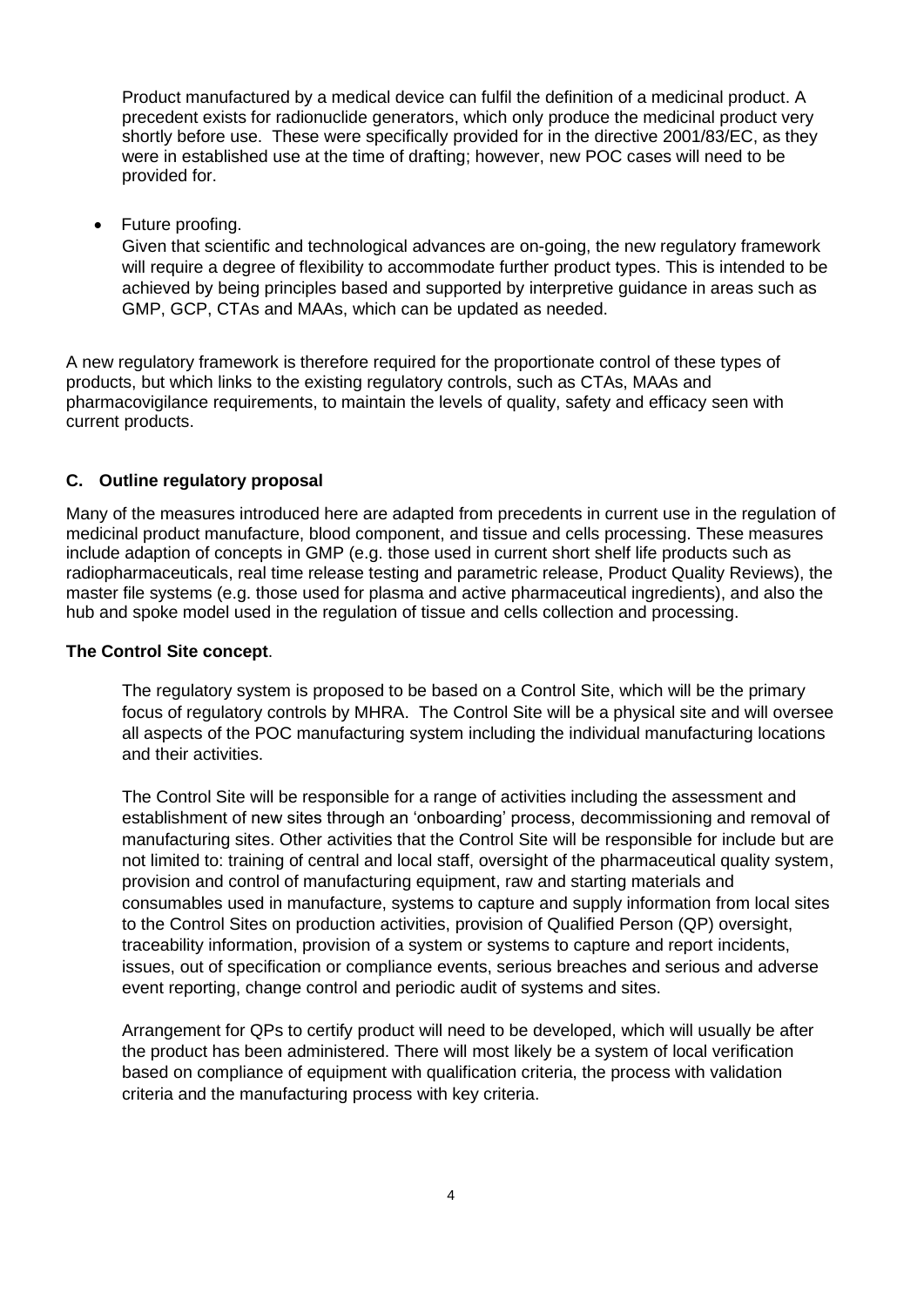In conjunction with CTA and MAA processes, 'criteria for release' may be needed which could be different from the 'product specification'. Other considerations could be the need for routine product, or surrogate, testing for product and process consistency monitoring, rather than batch release processes. Where it is possible to test each product or batch after administration this could be an alternative to confirm that the dose was acceptable. In all cases, actions would need to be taken if the products or batch was out of specification.

This reporting system and its degree of sophistication in exchanging information between the Control Site and each manufacturing site, plus other sites such as any used for testing, will need to be commensurate with factors such as the number of sites and the need for immediacy of reporting. Reporting systems from POC sites to the Control Site could allow assessment of data in or near real time.

The Control Site will also be required to compile, maintain and supply to MHRA:

- A **POC Master File**, POC MF, this will be the key source of information on the POC system. It will need to be kept up to date and supplied on a routine basis to MHRA for review and assessment of the degree of compliance with the different areas of good practice such as GMP, GCP and GPvP. The frequency of reporting is most likely to be on an annual basis and will be linked to the routine re-inspection of the POC manufacturing system.
- Notices of significant events and issues on an as -needed basis when significant individual events or emerging trends are apparent through the current interim compliance report system.
- The POC MF is aimed at simplifying the tasks of all parties in the manufacture, applications for authorisations and regulation. In the initial stages of development, the POC MF will only support one CTA and one MAA, however by analogy with the Plasma and Vaccine Antigen Master File systems, the POC MF could support more than one CTA and more than one MAA.

Details of the contents of a POC Master File are to be determined but it will:

- Capture and maintain information that will be used to inform any MHRA Good Practice inspection:
	- o GMP inspections the Control Site would be subject to regular inspection along with selected manufacturing sites. The frequency of inspections of the control and POC sites has not been determined but as for MHRA's current GMP inspection programme it would be based on risk. This could be an annual GMP inspection for the Control Site and sufficient exemplar POC sites to provide assurance that a satisfactory level of control is exercised by the Control Site over the manufacturing and any testing sites. Each POC site would have nominated individual who would be accountable for complying with the established POC procedures.
	- $\circ$  GCP inspections the POC MF could be part of GCP planning and risk-based inspections with the Control site forming part of an investigator site inspection and be reviewed for GCP aspects, together with sponsor oversight of the process. The inspection planning would determine where GCP and GMP aspect start and stop, or where GCP can review some of the POC GMP aspects (as agreed) at the investigator site which would help inform/support the GMP manufacturing site knowledge and intelligence
	- $\circ$  GPvP inspections VRMM would agree a risk management plan (RMP) with the MAH and it is likely that HCPs would need to be given educational materials on the administration of the product, as well as around the reporting of adverse events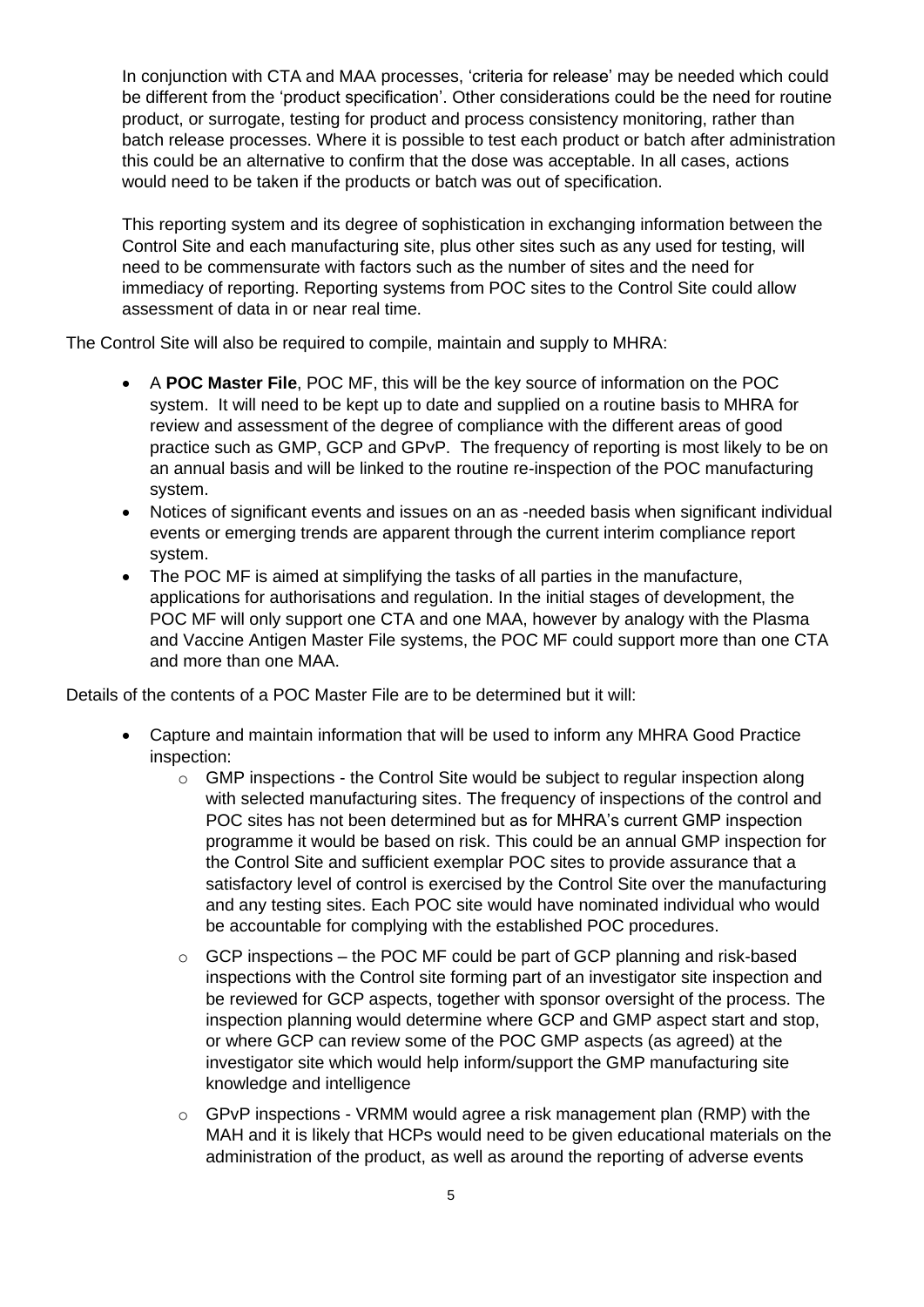experienced by the patient at the POC. In addition to adverse events, other special situations such as medication errors, overdose, occupational exposure, etc., represent important information for pharmacovigilance purposes. There may be other risk minimisation activities required and these would be detailed in the RMP. As for any authorised product, the MAH would need to establish a pharmacovigilance system which would need to be described in the pharmacovigilance system master file (PSMF); this system could be subject to a GPvP inspection.

- Be a stand-alone document which will be separate from the dossier for clinical trial or marketing authorisation and it will provide relevant information for these purposes.
- Require requiar re-certification to demonstrate that requirements of both MA and GMP continue to be met.

Other considerations:

- CTA/MAA
	- $\circ$  The requirements for the supporting documentation for a CTA or MAA will need to be adapted:
		- Details of the control site will need to be included but there will be no need to specify each individual manufacturing site;
		- **•** The process by which new sites would be 'onboarded' will need to be described, with particular focus on how comparability would be established between product manufactured at different sites;
		- Process development and control sections of the dossier could be captured as a POC Master File component (or as an appendix to the IMPD) and submitted for scientific and technical evaluation as part of the MAA or a CTA:
		- Data requirements for finished product testing, batch analyses, stability testing and labelling will be dependent on the nature of the product and the shelf life; these could differ significantly from conventional pharmaceuticals and may need to be agreed on a case-by-case basis.
- VRMM
	- o The RMP would need to be agreed on a case-by case basis depending on the nature of the product and its clinical use. A key element would be traceability and it may be beneficial to use patient registries to support ongoing evaluation of the benefit-risk balance.

### **D. Next steps.**

Powers now exist under the MMD Act to make regulatory changes including those for manufacture and supply at point of care. The main steps and indicatives time are below:

- External event:
	- $\circ$  18<sup>th</sup> March
	- $\circ$  Collate feedback 3 weeks
- Preparation for public consultation:
	- o Further development of this POC document
	- o Initial engagement with Government legal services on legal text changes